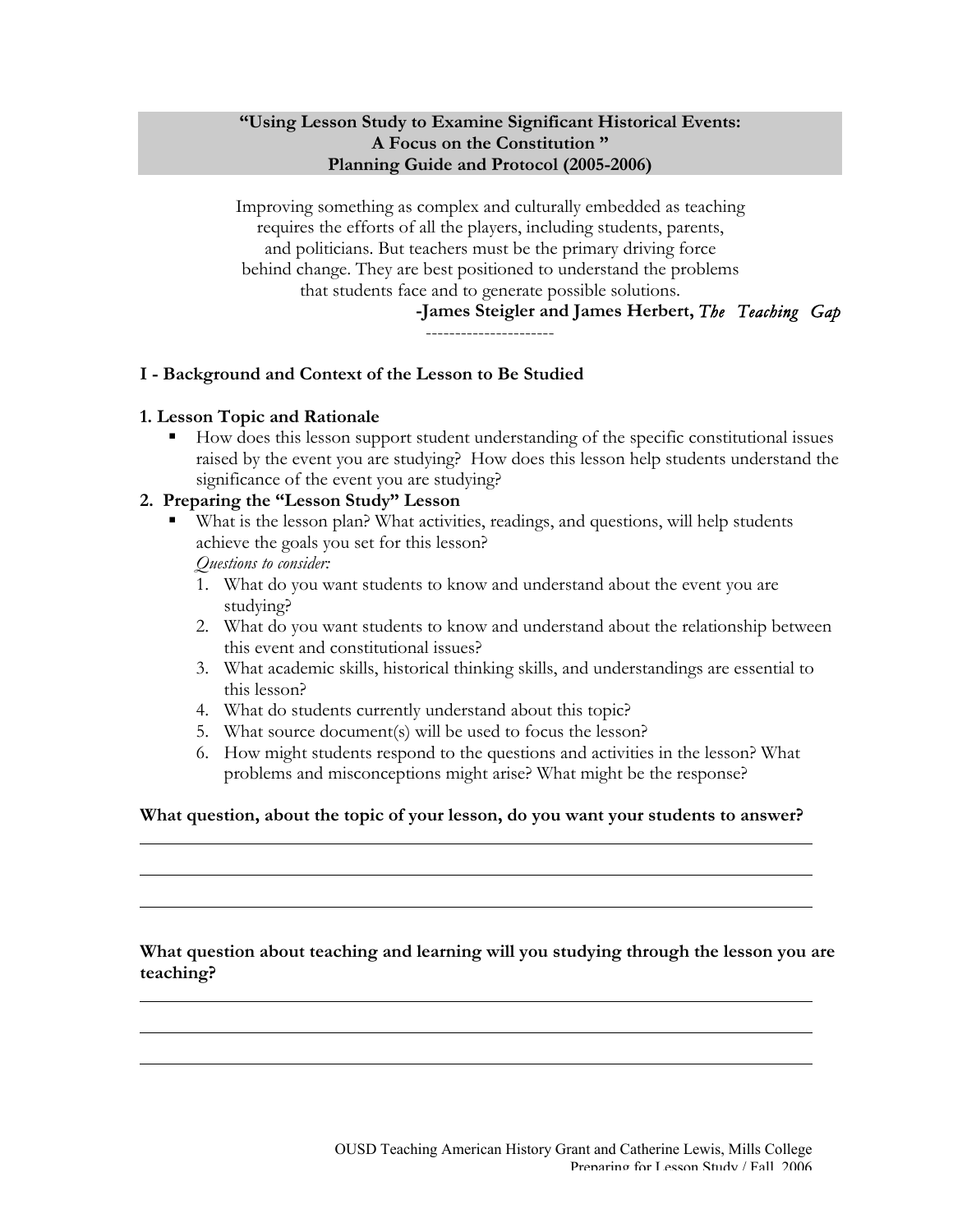## **Lesson Study Protocol - Observing and Debriefing the Lesson**

#### **II - Question to consider: How can we learn from Lesson Study**

**1.** Before teaching the lesson - planning for observation and discussion:

- What evidence do we need to collect in order to find out if our goals for the lesson were met? How will that evidence be collected? (Each observer should have a copy of the lesson on which they can make notes and a copy of the seating chart.)
- $\blacksquare$  How will we know what students learned?

**2.** After teaching the lesson - questions to consider:

- To what degree did we meet our goals?
- What are the implications for how we develop and teach other lessons?

 $\ldots$  . The contribution of the contribution of the contribution of the contribution of the contribution of the contribution of the contribution of the contribution of the contribution of the contribution of the contribut

 $\bot$  , and the set of the set of the set of the set of the set of the set of the set of the set of the set of the set of the set of the set of the set of the set of the set of the set of the set of the set of the set of t

 $\bot$  , and the set of the set of the set of the set of the set of the set of the set of the set of the set of the set of the set of the set of the set of the set of the set of the set of the set of the set of the set of t

 $\bot$  , and the set of the set of the set of the set of the set of the set of the set of the set of the set of the set of the set of the set of the set of the set of the set of the set of the set of the set of the set of t

 $\ldots$  . The contribution of the contribution of the contribution of the contribution of the contribution of the contribution of the contribution of the contribution of the contribution of the contribution of the contribut

 $\bot$  , and the set of the set of the set of the set of the set of the set of the set of the set of the set of the set of the set of the set of the set of the set of the set of the set of the set of the set of the set of t

 $\bot$  , and the set of the set of the set of the set of the set of the set of the set of the set of the set of the set of the set of the set of the set of the set of the set of the set of the set of the set of the set of t

 $\bot$  , and the set of the set of the set of the set of the set of the set of the set of the set of the set of the set of the set of the set of the set of the set of the set of the set of the set of the set of the set of t

 $\ldots$  . The contribution of the contribution of the contribution of the contribution of the contribution of the contribution of the contribution of the contribution of the contribution of the contribution of the contribut

 $\bot$  , and the set of the set of the set of the set of the set of the set of the set of the set of the set of the set of the set of the set of the set of the set of the set of the set of the set of the set of the set of t

 $\bot$  , and the set of the set of the set of the set of the set of the set of the set of the set of the set of the set of the set of the set of the set of the set of the set of the set of the set of the set of the set of t

 $\bot$  , and the set of the set of the set of the set of the set of the set of the set of the set of the set of the set of the set of the set of the set of the set of the set of the set of the set of the set of the set of t

 $\ldots$  . The contribution of the contribution of the contribution of the contribution of the contribution of the contribution of the contribution of the contribution of the contribution of the contribution of the contribut

 $\bot$  , and the set of the set of the set of the set of the set of the set of the set of the set of the set of the set of the set of the set of the set of the set of the set of the set of the set of the set of the set of t

 $\bot$  , and the set of the set of the set of the set of the set of the set of the set of the set of the set of the set of the set of the set of the set of the set of the set of the set of the set of the set of the set of t

 $\bot$  , and the set of the set of the set of the set of the set of the set of the set of the set of the set of the set of the set of the set of the set of the set of the set of the set of the set of the set of the set of t

What instructional question were raised that we did not anticipate?

#### **III - Working together during and after the lesson:**

**1.** Observing the lesson and taking notes:

ß Use the space below (and additional paper)and the copy of the lesson plan to take notes on what you have observed during the lesson. Remember the focus is on how students respond. What did they learn? What did they come to understand? What areas were challenging?  $\bot$  , and the set of the set of the set of the set of the set of the set of the set of the set of the set of the set of the set of the set of the set of the set of the set of the set of the set of the set of the set of t

> OUSD Teaching American History Grant and Catherine Lewis, Mills College Preparing for Lesson Study / Fall, 2006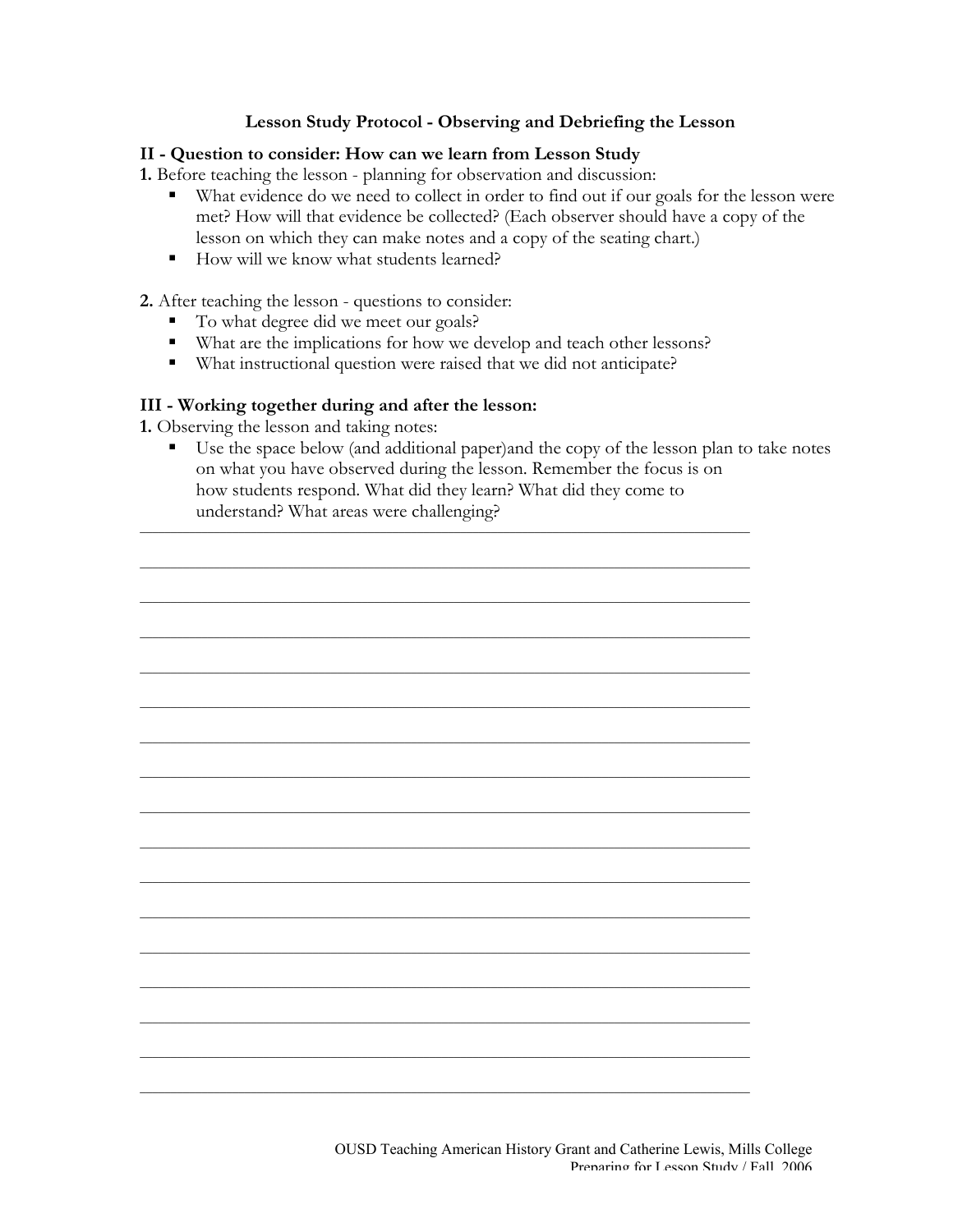